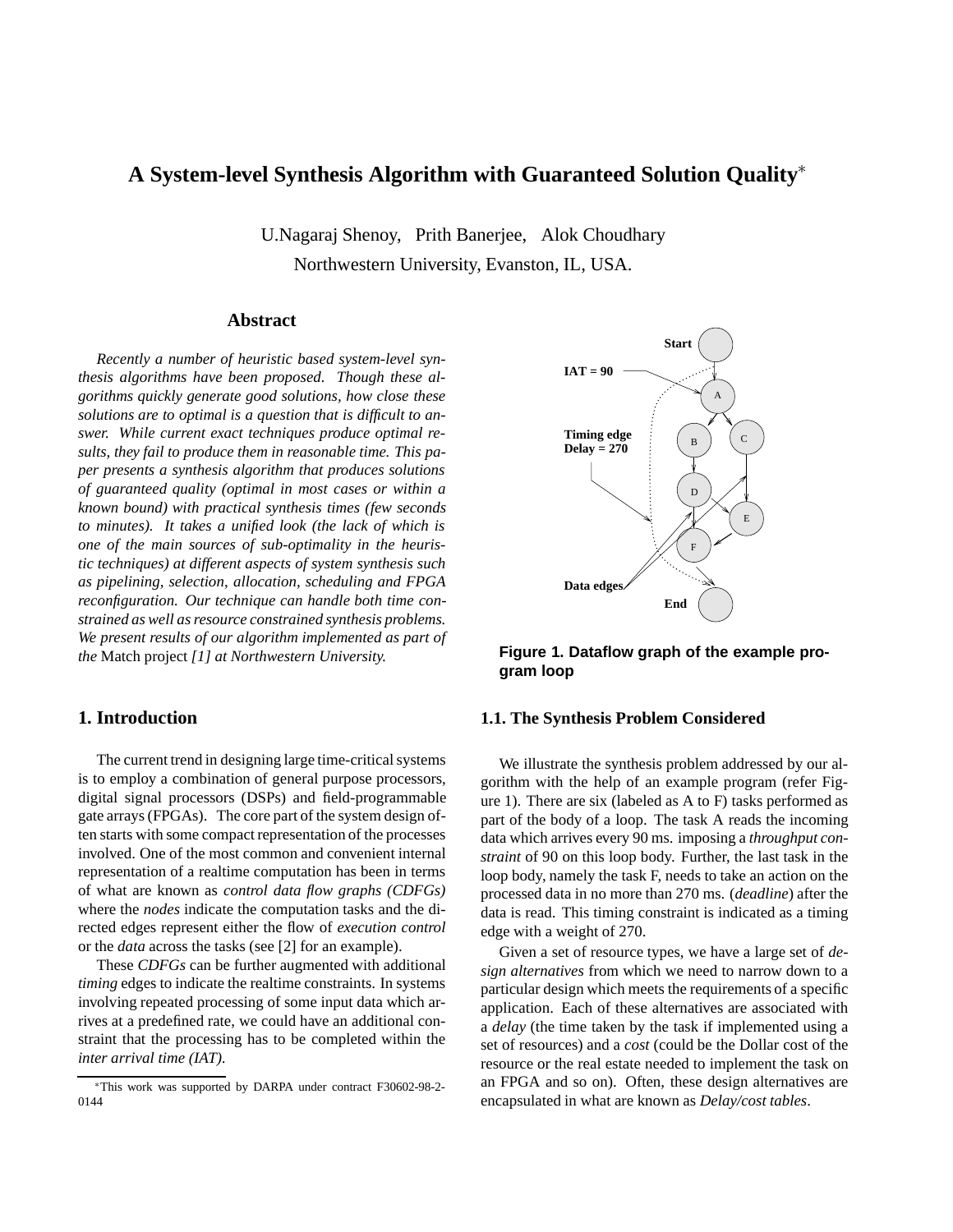

#### **Figure 2. The example CDFG after selection, pipelining and scheduling**

The computation load of a large realtime system may dictate that each of the tasks in the *CDFG* is implemented (possibly, in a data parallel manner) by employing more than one resource (same or of different types). We need to decide not only the resource type to be used for a given task, but also the number of resources needed by each of the tasks. To achieve high throughputs at lower resource costs, often these tasks are *pipelined*. Further, to ensure maximum utilization of these resources we may wish to *reuse* these resources across the tasks whenever possible.

Programmable devices such as FPGAs need to be *configured* before they can perform the computation. Better utilization of these devices can be achieved if we could 'hide' the reconfiguration times.

In Figure 2 we illustrate how the *CDFG* in Figure 1 can be synthesized. We have selected a general purpose processor, DSP and FPGA as the resource types; chosen specific implementations of the tasks using these resource types from among the several alternatives available in the delay/cost table; pipelined the *CDFG* into three pipeline stages; allocated altogether 2 Pentiums, 3 DSPs and 2 FP-GAs to implement the entire *CDFG*; we have scheduled these devices across the tasks to ensure maximum utilization and finally we have scheduled the reconfiguration of the FPGAs in such a way that the same two FPGAs are used by both the tasks A and F.

In this paper, we describe our synthesis algorithm that addresses all these issues in a unified manner. Our algorithm is based on Mixed Integer Linear Programming (MILP). The rest of the paper is organized as follows. We start with a brief overview of related work in Section 2. In Section 3 we describe our synthesis algorithm. We evaluate our algorithm using a large number of benchmarks in Section 4.

# **2. Related Work**

Many of the system level synthesis subproblems have a corresponding counter-part in high level synthesis. Due to space restrictions we mainly concentrate on some of the works in system synthesis domain that are more closely related to ours in terms of synthesis issues, target architectures and solution techniques.

[3, 4, 5, 6] address problems similar to that discussed in this paper. While [3, 6] focus on inter-task communication related issues, [4, 5] emphasize on achieving high throughputs. Our current work takes into account both communication and throughput related issues.

Unlike the problem we have addressed in this paper, these algorithms assume single processor implementation of each task and also do not address issues related to reconfigurable devices. An algorithm which is targeted to multiprocessor implementation of the tasks is proposed by [7] which emphasizes mainly on program transformations and parallelization strategy for each task. [8] proposes an algorithm for design of systems using FPGAs and focuses mainly on reuse of the FPGAs across tasks.

In terms of the techniques used, [5, 6, 7] employ clever heuristics (based on iterative refinement) and [8] is based on Evolutionary programming. While the use of such non exact techniques has the advantage of arriving at a quick solution, in most cases there is no guarantee on the optimality of the result nor any clue as to how close the solution is to the optimal.

[3, 4] use MILP techniques to solve the synthesis problem. However, their models are more restrictive than the one we are addressing. For example, the cost model in [4] does not seem to take into account resource sharing across tasks. Resource sharing is very important to reduce the cost of the synthesized system. Further, it is not clear whether these models are time efficient. While [3] deals with small task graphs (less than 10 nodes) and reports solution times of hours, [4] reports solution times (restricting to only algorithm selection) of the order of minutes. Neither of these algorithms address issues related to FPGAs.

[8] which focuses primarily on FPGAs, tries to minimize the reconfiguration times by optimally sequencing the tasks onto the FPGAs, whereas our algorithm tries to achieve that by *configuration in anticipation of future use (latency hiding)*. An interesting extension to our model can be to incorporate sequencing in addition to latency hiding.

To the best of our knowledge ours is the first MILP model which combines all the subproblems discussed in Section 1.1 into a single model and synthesizes relatively large (hundreds of nodes) graphs in reasonably short times (few minutes) with a guarantee on the solution quality.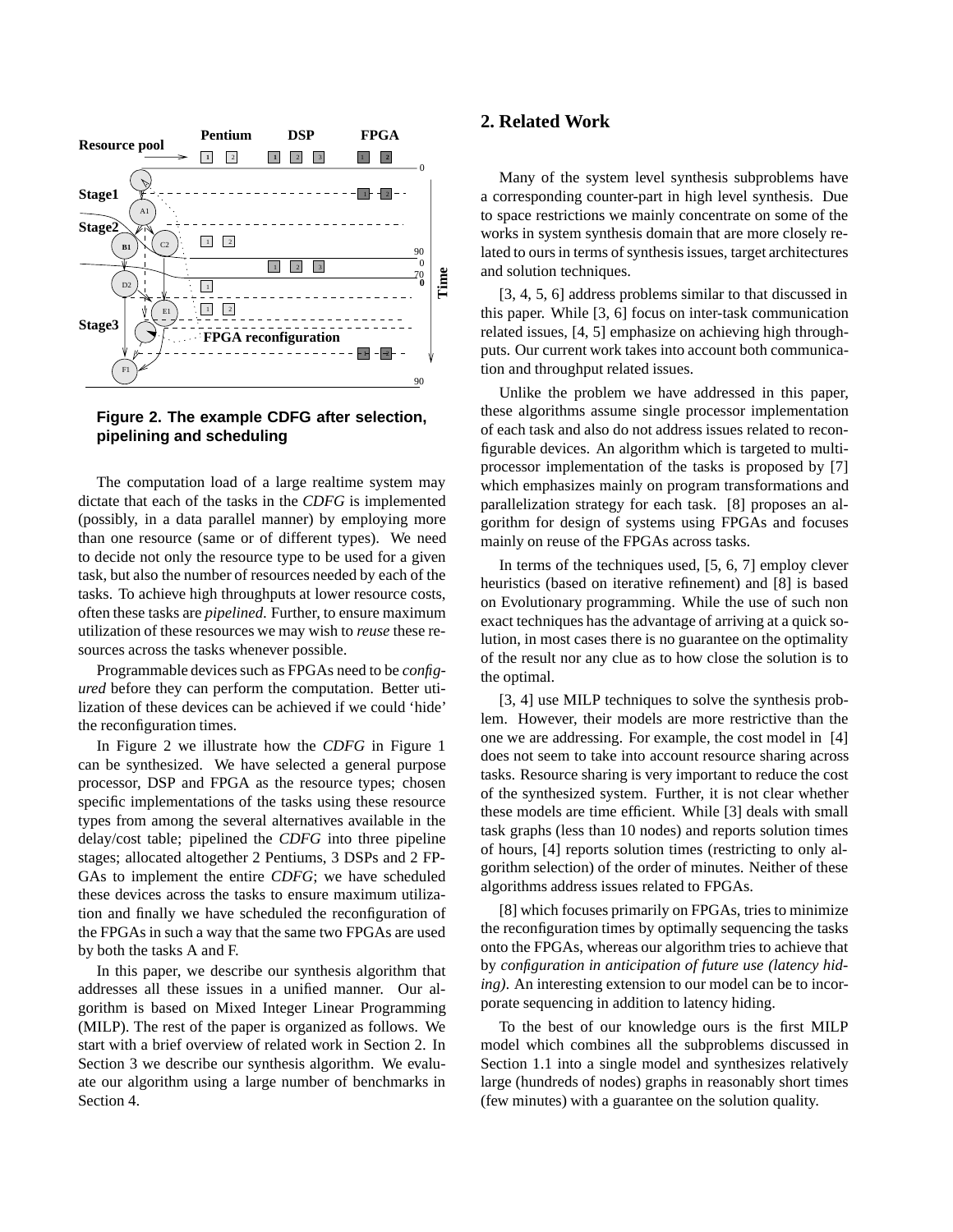### **3. The Synthesis Algorithm**

Our synthesis algorithm combines pipelining, selection, allocation, scheduling and reconfiguration into a single MILP model to ensure optimality. Further, by suitably defining the objective function, we can either perform time constrained or resource constrained synthesis. In the following subsections we discuss the constraints which model each of the subproblems and the objective functions. We use the notation listed in Table 1.

**Table 1. Notation Used in the MILP Formulation**

|                   | Predefined (target specific) constants:                 |
|-------------------|---------------------------------------------------------|
| $l_t$             | Dollar cost of resource of type $t$ .                   |
| $r_t$             | Config delay of a device of type $t$ .                  |
|                   | Constants for a problem instance:                       |
| $N_{\nu}$         | # of nodes in the CDFG                                  |
| $\boldsymbol{T}$  | Allowed total execution time (constraint).              |
| $t_{c_{ij}}$      | Wt. of timing edge between nodes $i$ and $j$ .          |
| $\delta$          | Inter-arrival time (IAT).                               |
| $N_{a_i}$         | # of design alternatives for node $i$                   |
| $d_{ik}$          | Execution time of $i^{th}$ node                         |
|                   | if $k^{th}$ alternative is selected.                    |
| $u_{ikt}$         | # of resources of type t needed by                      |
|                   | the $k^{th}$ alternative for $i^{th}$ node.             |
|                   | Model variables:                                        |
| $D_i$             | Execution time of $i^{th}$ node after selection.        |
| $s_i$             | Start time of $i^{th}$ node.                            |
| $N_t$             | # of resources of type $t$ .                            |
| $R_{it}$          | Total # of resources of type $t$ used by $i$ .          |
| $P_i$             | # of pre-configured FPGAs used by node <i>i</i> .       |
| $C_i$             | # of FPGAs used by node <i>i</i> needing reconfig.      |
| $a_{ik}$          | Indicates selection of $k^{th}$ alternative for node i. |
| $z_{ij}, z'_{ij}$ | Indicate overlap between nodes $i$ and $j$ .            |
| pi                | Pipeline stage of node $i$ .                            |
| $c_i$             | Indicates whether the FPGA used by node $i$             |
|                   | needs reconfig.                                         |

#### **3.1. Resource Selection**

Selecting the resources to implement a specific node in the CDFG involves choosing one of the many possible implementations for the node. This selection implies the *type* of the processing element, *number* of processing elements used (could be more than one if the implementation exploits data parallelism) as well as the *interconnect* used to link these processing elements. Depending on this selection, the cost of implementing the node (in terms of dollar costs, memory requirements, power consumption etc.) and the contribution of the node to the total execution time of the program get decided.

**Selection of Processing Elements.** We use boolean variables  $a_{ik}$  to denote whether an implementation  $k$  is chosen for node *vi*. One and only one of the alternatives need to be selected for a given node. This implies the following uniqueness constraint.

$$
\sum_{k=1}^{N_{a_i}} a_{ik} = 1
$$
 (1)

Well known techniques[9, 10] exist that can exploit the *mutually exclusive property* of *aik* to speed up the solution.

Choice of a specific implementation for a node decides the execution time of the node. The actual execution time  $D_i$  of a node  $v_i$  can be expressed in terms of the execution times *dik* of individual alternatives (stored in the *delay/cost table*) as

$$
D_i = \sum_{k=1}^{N_{a_i}} a_{ik} d_{ik} \tag{2}
$$

**Selection of Communication Links.** The PEs used to implement a given node need to be interconnected to aide the inter-subtask (in a data parallel implementation of a macro task) communication. In addition to this inter-subtask communication, the macro tasks in a CDFG may need to communicate due to data dependencies across them. This communication time depends not only on the type of communication link used to connect the PEs in the two macro tasks, but also on the number of PEs used for each of these nodes.

A data edge  $e_l$  connecting two nodes  $v_i$  and  $v_j$  can be implemented using any one of the *L* link types. The communication time  $d'_{xyk}$  depends on the alternatives  $a_{ix}$  and  $a_{jy}$ used to implement the nodes  $v_i$  and  $v_j$  and the link type  $k$ used for implementing the edge  $e_l$ . Let  $b_{lk}$  denote that a link of type  $k$  is used to implement  $e_l$ . These boolean variables are constrained by (similar to Constraint 1 above)

$$
\sum_{k=1}^{L} b_{lk} = 1
$$
 (3)

In the presence of multiple alternatives for the implementation of a data edge  $e_l$ , the effective communication cost  $D_l'$ is given by

$$
D'_{l} = \sum_{\forall xyk} f_{xyk} d'_{xyk} \tag{4}
$$

Where  $f_{xyk}$  are implicit boolean variables (these variables are derived without *additional cost*) that have a value 1 if and only if  $a_{ix}, a_{iy}$  and  $b_{lk}$  are all 1.

#### **3.2. Scheduling the Nodes**

The order in which the nodes in a CDFG start execution is largely decided by the data dependencies between them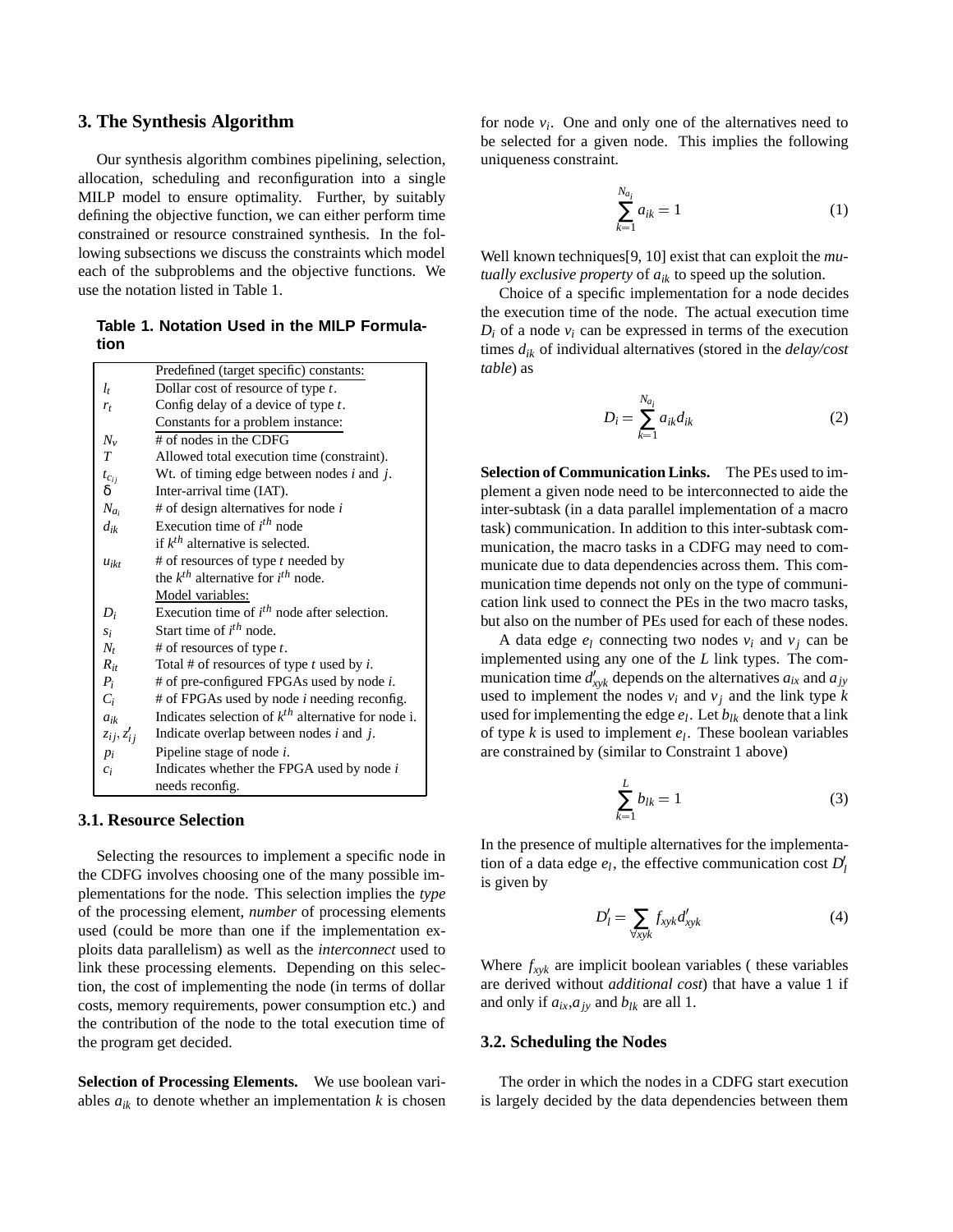and the availability of resources to execute the tasks. Timing constraints can also influence this order. The start time *si* of node *vi* cannot be earlier than the end time of any of its predecessors (source nodes of the associated data edges). If inter node communication times are taken into account, then *si* should be at least greater than the end time of each predecessor plus the time needed for communication. This is implied by the following constraint.

$$
s_i \ge s_j + D_j + D'_l, \forall v_j \prec_{\text{data edge } e_l} v_i \tag{5}
$$

Similarly, each timing edge *el* with a weight *t* between nodes  $v_i$  and  $v_j$  ( $v_j \prec v_i$ ) implies that the node  $v_i$  has to start at most *t* units of time after the end time of node  $v_j$ imposing the following constraint.

$$
s_i \le s_j + D_j + t, \forall v_j \prec_{\text{time edge } e_l} v_i \tag{6}
$$

#### **3.3. Pipelining**

Often, the nodes in a CDFG form part of a loop in which a stream of incoming data is read by one of the tasks and processed by subsequent tasks. The inter-arrival time  $\delta$  between two successive packets of data can be much smaller compared to the total processing time *T* allowed. One way to meet this high throughput requirement is to pipeline the tasks into  $T/\delta$  stages.

Pipelining of the tasks involves assigning the tasks to one of the  $T/\delta$  stages. For this, each task has to fit in exactly one of the stages (say *pi*) imposing the following constraints.

$$
D_i \leq \delta, \forall v_i
$$
  
\n
$$
p_i \delta \leq s_i \leq p_i \delta + \delta - D_i
$$
 (7)

The first constraint ensures that the execution time of the node does not exceed the pipeline stage delay (same as  $\delta$ ). The second constraint imposes the restriction that the node starts execution anytime after the beginning of stage *pi* and the execution completes no later than the end of the same stage.

#### **3.4. Resource Sharing**

Often, the resources used to implement the nodes are not utilized beyond the start and end time of each node. These resources can be reused to execute some other nodes and hence bringing down the resource costs. Any two nodes with non overlapping execution intervals (start time to end time) can potentially share the same resource. From the resource's point of view, this means that the same resource would execute the two nodes one after another in the order specified by their respective start and end times.

The classical approach to model this resource scheduling problem [11] using boolean variables  $t_{ij}$ , that stand for usage of a resource of type *t* by the node  $v_i$  at time *j*, result in large number of integer variables  $(\mathcal{O}(T))$  for CDFGs with large total execution time *T*. Even the optimizations based on *execution time intervals* does not bring down this number substantially.

In our model we use a different strategy. We use boolean variables  $z_{ij}$  and  $z'_{ij}$  to capture the situation where a pair of nodes  $v_i$  and  $v_j$  may overlap. A value of  $z_{ij} = z'_{ij} = 0$  indicates that the two nodes overlap (other combinations indicate non overlap). These variables can be set to the right value by imposing the following constraints.

$$
s_i - E_j > -N(1 - z_{ij})
$$
  
\n
$$
s_j - E_i > -N(1 - z'_{ij})
$$
  
\n
$$
E_j - s_i \ge -Nz_{ij}
$$
  
\n
$$
E_i - s_j \ge -Nz'_{ij}
$$
  
\nwhere  
\n
$$
E_i = s_i + D_i - 1 \text{ (end time of } v_i)
$$
  
\n
$$
E_j = s_j + D_j - 1 \text{ (end time of } v_j)
$$
  
\nN is a large constant  $\gg D_k$ 

The idea here is to force the variables  $z_{ij}$  and  $z'_{ij}$  to zero whenever the execution intervals  $[s_i, E_i]$  and  $[s_j, E_j]$  of nodes  $v_i$  and  $v_j$  intersect. That means whenever both  $s_i \leq E_j$ and  $s_i \leq E_i$  are true. It is easy to see that the number of such variables needed are independent of the total execution time and much fewer than  $O(N_v^2)$  (worst case) variables are needed in practice (refer [12]). Using these boolean variables, we proceed to compute the number of resources of a given type needed to synthesize the CDFG as follows.

**Conventional Processors.** Assuming that an alternative  $a_{ik}$  for a node  $v_i$  needs  $u_{ikt}$  resources of type *t* (known apriori), we can compute the actual number of resources of that type needed by the node  $v_i$  by setting the following relation.

$$
R_i = \sum_{k=1}^{N_{a_i}} a_{ik} u_{ikt}
$$
\n<sup>(9)</sup>

Now, if two nodes  $v_i$  and  $v_j$  both have implementations which use a resource of a given type and assuming that the execution times of these nodes overlap, the number of resources of that type needed to implement these two nodes is  $R_i + R_j$  (since they cannot share resources).

One way to ensure that two nodes with overlapping execution intervals do not share a resource is by using boolean variables  $\sigma_{ik}$  to denote that node  $v_i$  uses the  $k^{th}$  resource of a given type. These variables should obey the following constraint

$$
\begin{array}{rcl}\n\sigma_{ik} + \sigma_{jk} & \leq & 1 \text{ (at most one can be true)} \\
\text{whenever} & z_{ij} = z'_{ij} = 0\n\end{array} \tag{10}
$$

A similar formulation is used in [3]. However, this formulation has the following problems.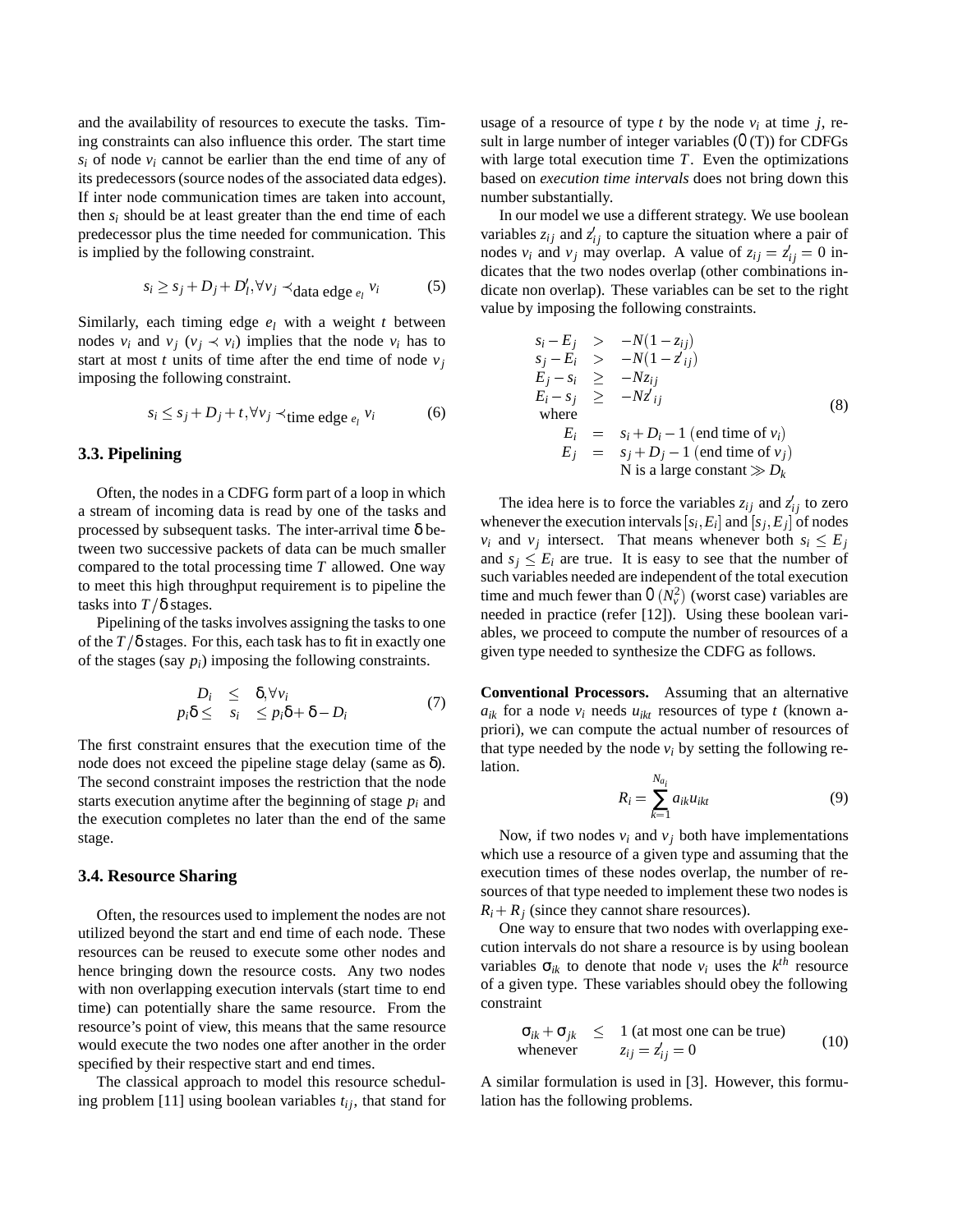Firstly, this formulation needs additional boolean variables  $\sigma_{ik}$  and the number of such variables can be of the order of total number of resources needed to implement the complete CDFG. Either such an estimate on the number of resources should be known a-priori or else a tight upper bound on them is needed (may not be always possible).

Secondly, in a given solution to the final synthesis problem, any renaming of the resources of a given type (effectively all permutations) is also a solution with exactly the same cost. That means the MILP solver can potentially spend lot more time in weeding out a large number of solutions which are all 'equivalent', before arriving at the optimal solution.

In our model, we use an alternate strategy that does not need any additional boolean variables nor an estimate on the upper bound on the number of resources. If two nodes  $v_i$ and  $v_i$  can potentially overlap, then we setup the following constraint to compute the total number of resources *R* of a given type needed by them.

$$
R \geq R_i
$$
  
\n
$$
R \geq R_j
$$
  
\n
$$
R \geq R_i + R_j - N(z_{ij} + z'_{ij})
$$
  
\nwhere  $N$  is a constant  $\gg R_k, \forall k$  (11)

It is easy to see that *R* takes the value  $R_i + R_j$  whenever  $z_{ij} = z'_{ij} = 0$  (i.e. the nodes overlap), or else it takes a value of max $(R_i, R_j)$ . Note that this formulation uses no additional variables. These relations can be generalized to a set  ${v_{i_1}, v_{i_2}, \ldots v_{i_n}}$  of *n* nodes that can potentially overlap as follows.

$$
R \geq \max(R_{i_1}, R_{i_2},..., R_{i_n})
$$
  
\n
$$
R \geq \sum_{k=1}^n R_{i_k} - N \sum_{\forall (ij)} (z_{ij} + z'_{ij})
$$
 (12)

**Reconfigurable Devices.** Sharing a reconfigurable resource such as FPGA by two or more nodes poses the following problems. The execution of such nodes can start only after the corresponding FPGAs are configured. In general, this process can take from several tens to several hundreds of milliseconds. A good scheduling algorithm should try to reuse these expensive resources as far as possible (without increasing the total execution time) to bring down the overall system cost.

In our formulation, we try to achieve this reuse to a large extent. We look at the usage of a reconfigurable device as two distinct consecutive tasks. Obviously, the first one involves configuring the FPGA and the second (not necessarily immediately following in time) task which actually performs the computation. Now, by scheduling the first one appropriately, it is possible to 'hide' the configuration delay and make it appear as if the FPGA was *pre-configured*. Effectively, no additional delay is added to the total execution time due to this re-usage of the FPGA.

In practice, however, it may or may not be possible to hide the configuration delays of all the FPGAs used in a design. In such cases some of the FPGAs may need to be preconfigured and others dynamically reconfigured. We need to compute the number  $C_{fp}$  of the FPGAs that can be reused (dynamically reconfigured) as well as the total number  $N_{fp}$ of the FPGAs (including the pre-configured ones) needed in the final design. We use boolean variables  $c_i$  to indicate whether the FPGAs used (if at all) by node  $v_i$  can be reused by some other node. This variable can have a value 1 *only if* the implementation selected (by the formulation described in Section 3.1) indeed uses FPGA as a resource. That means the following condition should hold.

$$
c_i \le \sum_k a_{ik}, \forall \text{ implementation k that uses FPGA} \qquad (13)
$$

For a given node  $v_i$ , the number of preconfigured FPGAs  $P_{fp_i}$ , the number of reconfigured FPGAs  $C_{fp_i}$  and the total number of FPGAs used  $R_{fp_i}$  are related by the following relations.

$$
R_{fp_i} = P_{fp_i} + C_{fp_i}
$$
  
\n
$$
P_{fp_i} = R_{fp_i} - Nc_i
$$
  
\nwhere N is a constant  $\gg R_{fp_i}$  (14)

The first constraint is obvious. The second one implies that when the FPGA allocated to node  $v_i$  needs to be reconfigured  $(c_i = 1)$ , the node needs no preconfigured FPGAs  $(P_{fp_i} = 0).$ 

We now need to impose further restrictions on the scheduling of the nodes so that the FPGA reconfiguration tasks get 'hidden' when possible. The implication of reconfiguring an FPGAs used by a node is that even though the node  $v_i$  starts execution at time  $s_i$  (as computed by the constraints described in Section 3.2), the FPGAs allocated to that node get 'locked up' even before the execution starts. That is to say that no other node can really use these FPGAs during the time period between the start of reconfiguration till the end of execution of the node. Let  $s_i'$  denote the time when the reconfiguration starts and  $r_t$  (a constant) be the reconfiguration time. The start times  $s_i$  and  $s'_i$  are related by the following constraints.

$$
s_i \ge s_i' + c_i r_t \tag{15}
$$

What this constraint implies is that if the FPGA is not reconfigured ( $c_i = 0$ ) then it can be used anytime ( $s_i \geq s'_i, s'_i$  is 0 by default) since it is pre-configured. In case a reconfiguration is needed  $(c_i = 1)$ , then it can be used only after a delay of  $r_t$  from the time  $s'_i$  during which it is reconfigured. It is this  $s_i'$  (in the place of  $s_i$ ) that is used in Constraint 8 to check the overlap if the nodes have an implementation that uses FPGAs. We need to impose further constraints if the CDFG is pipelined. We skip those details here and refer to [12].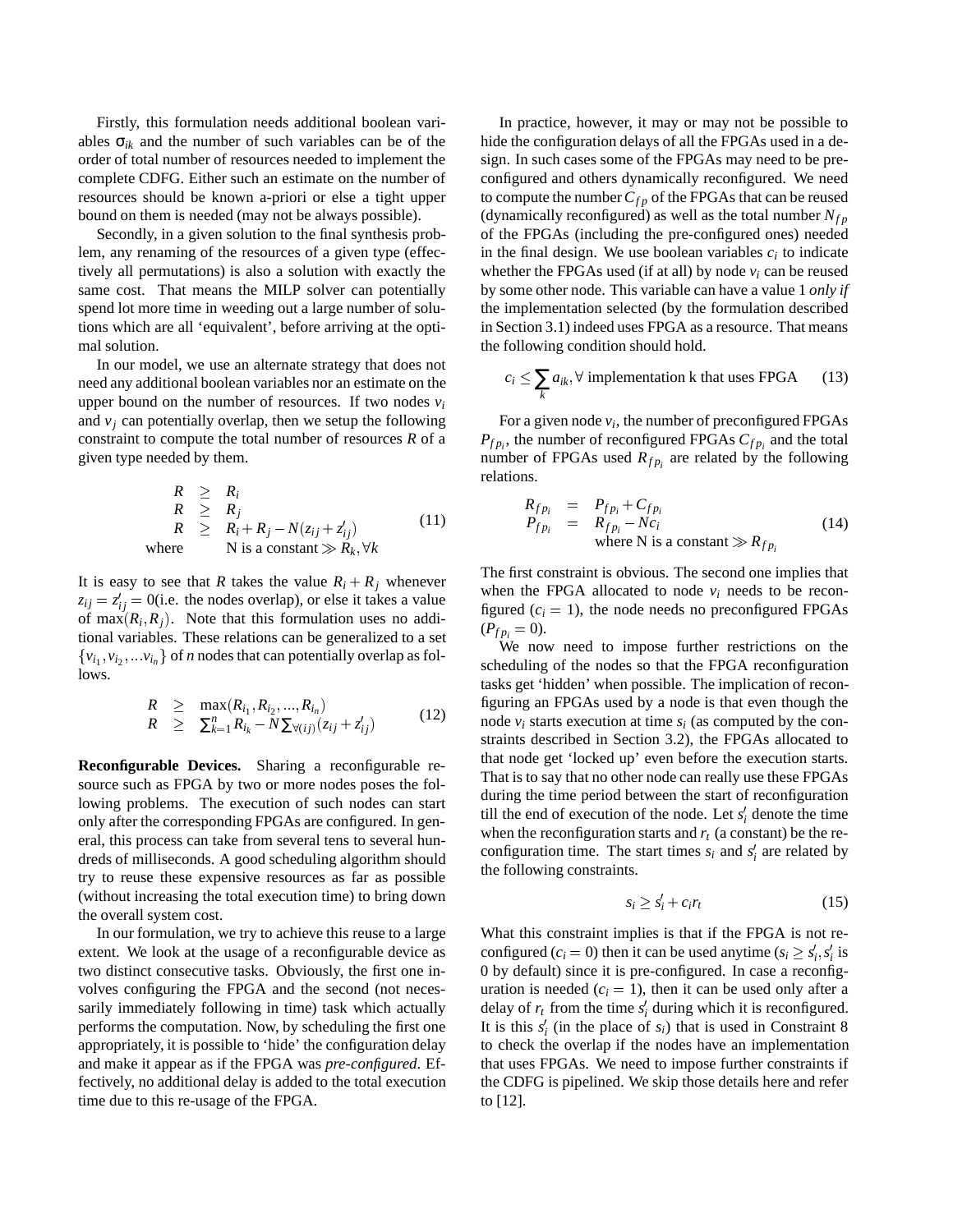**Communication Interfaces.** The number of communication interfaces needed is computed in a manner similar to that described in Section 3.4. We treat each communication interface as a resource and count not only those needed for intra node communication but also inter-node communication. Further, the number of communication interfaces needed for a given type of node is computed separately.

**Mutually Exclusive Control Paths.** Allocation of resources to mutually exclusive control paths is simple in our formulation assuming that a pre-processing step has identified all such paths. Two nodes  $v_i$  and  $v_j$  can share the same resources if they happen to be on two mutually exclusive paths. For such nodes we don't need the variables  $z_{ij}, z'_{ij}$ described in Section 3.4 and we can assume that their execution times don't overlap.

## **3.5. Objective Functions**

Depending on the goals of an application, our MILP formulation can have a different objective function. The most common goals are to minimize the resource costs given a set of timing constraints to be met by the system. Alternatively, the goal could be to minimize the total execution time of the application given a set of resources. Other goals such as power minimization, area minimization are also possible [12].

**Minimizing the Resource Cost.** In a heterogeneous system one commonly used cost measure is the dollar cost of the resources used in the synthesized system. This cost has to be minimized without violating the timing constraints such as deadlines and throughput requirements. Obviously the objective function in this case is the sum of the costs of the compute and communication resources.

*OBJ* = 
$$
\sum_i N_i l_i + \sum_j N_j l_j
$$
  
\n $\forall$  comp. resource of type *i* (16)  
\n $\forall$  comm. resource of type *j*

where  $l_i$  and  $l_j$  are dollar cost per resource.

When this objective function is minimized subject to all the constraints described in previous sections, the variables  $N_i$  and  $N_j$  evaluate to the number of resources of a given type needed to realize the least cost system that meets all the timing and throughput constraints.

**Minimizing the Execution Time.** In this case, the main objective is to choose the resources from a predefined pool of resources and schedule the nodes in such a way that the completion time of the program is minimum. The number of resources  $N_k$  in this case are predefined (they serve as upper bounds) and hence are constants. The total execution time of the CDFG is nothing but the start time *send* of the *exit node*  $v_{end}$  in the CDFG. We need to minimize this. So, the objective function in this case is simply the following.

$$
OBJ = s_{end} \tag{17}
$$

## **4. Experimental Evaluation**

We have used a general purpose MILP solver [10] that uses *branch and bound search* technique combined with *LP relaxation*[9] to solve our model. A large set of real as well as synthetic benchmarks with upto 250 macro tasks (nodes in the CDFG) and more than 1000 subtasks is used to evaluate the algorithm. We have compared the quality of the results produced by our algorithm with that of a generic heuristic algorithm. This heuristic algorithm follows the same strategy as that followed by current heuristic algorithms [5, 6] where the main idea is to start with a low cost solution, iteratively refine it by improving the *critical paths* and schedule the resources until all the timing constraints are met.

As a specific example, we take one of the benchmarks namely the Space-time Adaptive Processing (STAP) [13] (refer to [12] for more details on benchmark specific results). STAP is a class of algorithms used in the area of airborne surveillance radars, used to detect weak target returns embedded in strong ground clutter. As can be seen

**Table 2. Synthesis of STAP application for various timing constraints**

| T    |     | Pipeline       | Dollar cost |          | % Cost    |
|------|-----|----------------|-------------|----------|-----------|
| ms   | ms  | stages         | Heuristic   | Our Algo | reduction |
| 500  | 500 |                | 3480        | 2280     | 34        |
| 1400 | 700 | 2              | 3600        | 2160     | 40        |
| 500  | 250 | 2              | 5520        | 4320     | 22        |
| 750  | 250 | 3              | 5280        | 2880     | 45        |
| 400  | 100 | $\overline{4}$ | 9840        | 9360     |           |

in Table 2, for different combinations of total time *T* and inter-arrival time  $\delta$ , the cost of the synthesized system using our algorithm is lower than that produced by the heuristic. The major part of this cost reduction comes from better resource selection and scheduling and in some cases from better pipelining.

We have done an exhaustive evaluation of our algorithm with more than 1000 test cases for CDFGs with upto 250 nodes and for different timing constraints. The evaluation is in terms of the cost reduction it can achieve as compared to heuristic, its ability to efficiently use the FPGAs, the closeness of the solutions to an estimated bound when the MILP search does not result in optimal solution and finally the time taken for the synthesis. We summarize these results in the following sections.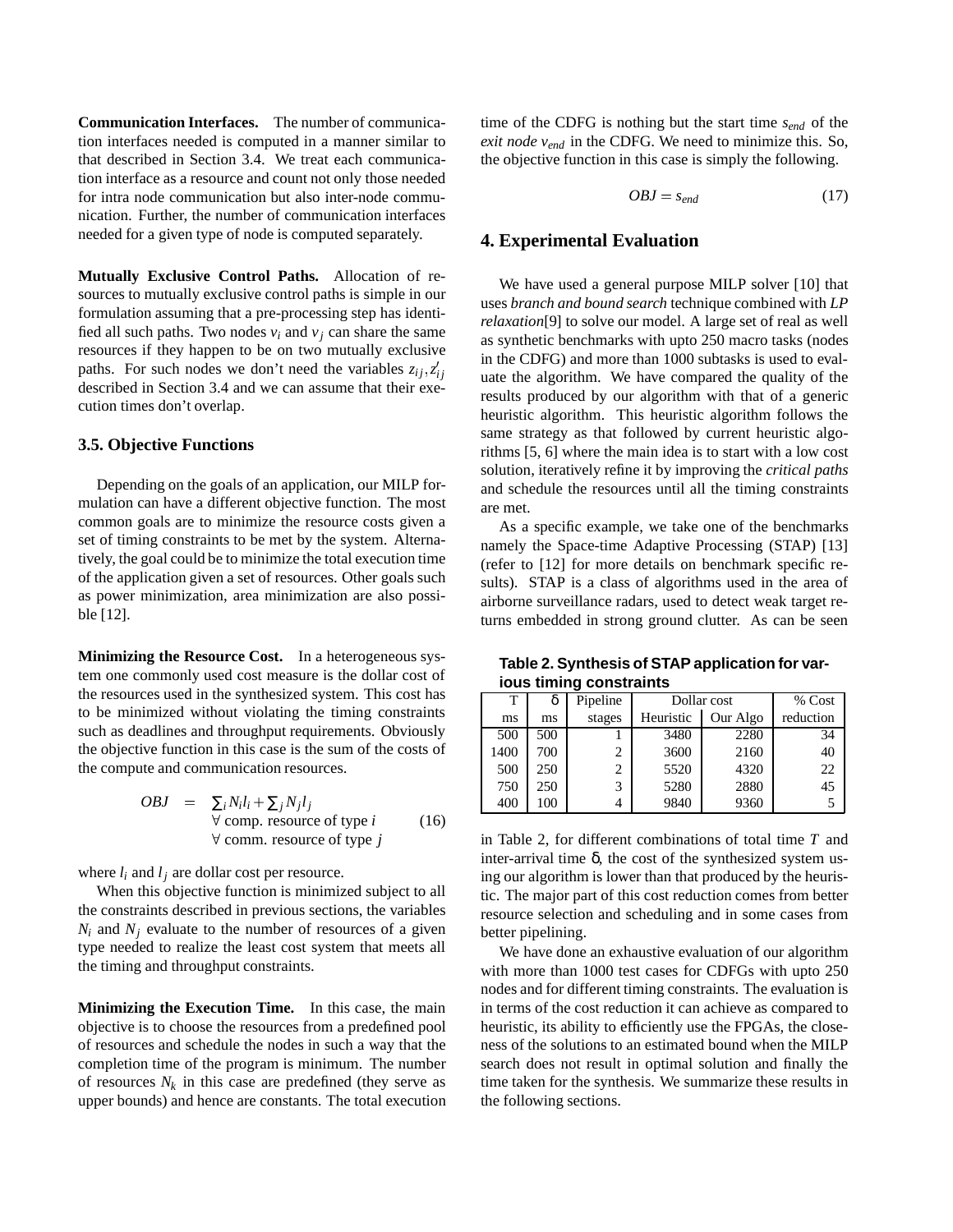#### **4.1. Improvement Over Heuristic**

As can be seen in Figure 3, on an average, our algorithm produces results that are substantially better (20 to 50%) than the heuristic though for smaller graphs (upto 10 nodes) there are many cases where the heuristic also succeeds in producing the same quality result as our algorithm. Similar observation is made by others [6] where they assert that their heuristic algorithm produces the same results as that



### **Figure 3. Improvement in the cost of the solution as compared to that produced by heuristic algorithm, for different test cases.**

produced by exact techniques for small graphs. This is because, for small graphs, the design space is relatively small and so there is higher likelihood of a good heuristic finding an optimal solution. However, for larger CDFGs this does not seem to be the case.

# **4.2. Reuse of FPGAs**

We tried three different types of FPGAs with reconfiguration times of 10ms,100ms and 1000ms and ran a large number of cases to see how efficiently the algorithm utilizes the FPGAs. Figure 4 summarizes these results. For



**Figure 4. % Reuse of the FPGAs in different cases.**

smaller reconfiguration times (10ms), the algorithm succeeds in reusing all the FPGAs in as many as 80% of the cases. For larger reconfiguration times (1000ms) though, less than 10% of the FPGAs are reused in half the cases. This indicates that for some applications we need to use FPGAs with faster reconfiguration times since there is no way of reusing the FPGAs without violating the timing constraints.

## **4.3. Closeness to the Bounds**

Since the synthesis problem at hand is known to have several NP-complete subproblems, it is unlikely that any algorithm would produce optimal result in reasonable time for all cases. Fortunately, many of the MILP solvers allow us



# **Figure 5. Deviation from an estimated bound when the search was terminated.**

to terminate the branch and bound search after a specified time out. The solution obtained may not be optimal, but these solvers estimate how close these solutions are to optimal by computing a bound. Though these bounds in general may not be very tight, they do provide an idea of how close we are to the optimal when the search was terminated. In our test runs we imposed a stringent timeout of 10 minutes to see the quality of results that can be expected in such a short time. As can be seen from Figure 5, in 60% of the cases, the solver succeeded in finding the optimal solution much before the timeout.

However, there were cases when the suboptimal solution was more expensive than the bound though it was generally much better than that found by heuristic. It is quite possible that these 'suboptimal' solutions would indeed turn out to be 'optimal' solutions given sufficient time and if the bound computed were sufficiently tight. In fact, when we increased the timeout to 30 minutes, 72% of the cases terminated with optimal results though the average decrease in the cost was marginal. A timeout of 10 minutes seems to be a good choice.